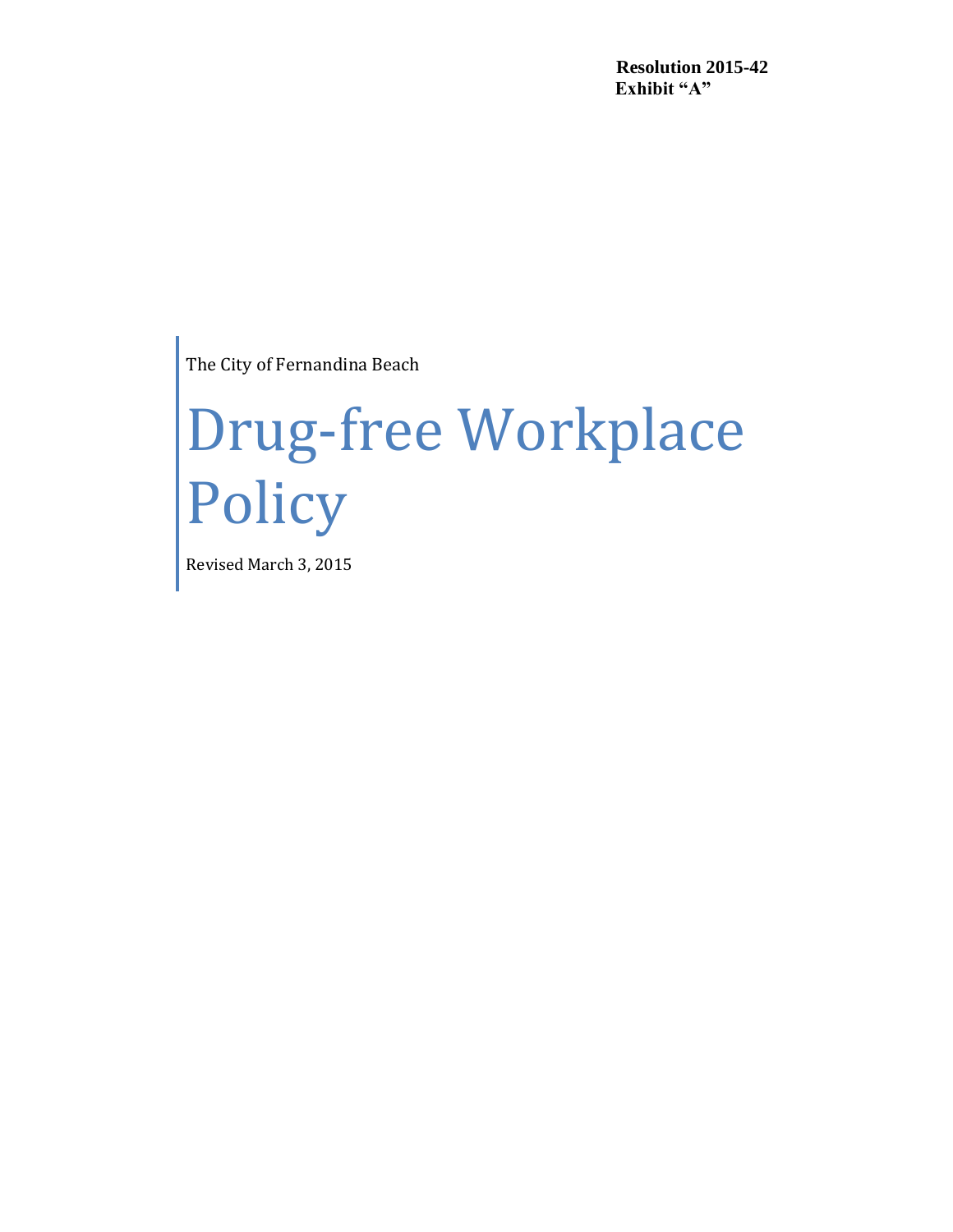# **The City of Fernandina Beach Drug-Free Workplace Policy**

In a commitment to safeguard the health of our employees and to provide a safe working environment for everyone, we have established a Drug Free Workplace Policy for the City of Fernandina Beach. This policy complies with the Drug Free Workplace Program Requirements of Chapter 440, Florida Statutes, applicable federal and Florida Department of Transportation and Federal Motor Carrier Safety Administration regulations, as well as other applicable federal and state laws.

Employees with questions regarding this policy should contact the Human Resources Director.

#### **1) Definitions**

- a) "Alcohol" means the intoxicating agent in beverage alcohol, ethyl alcohol, or other low molecular weight alcohols including methyl isopropyl alcohol.
- b) "Alcohol Use" means the consumption of any beverage, mixture, or preparation, including any medication, containing alcohol.
- c) "Collection Site" means a place where individuals present themselves for the purpose of providing a specimen to be analyzed for the presence of drugs or alcohol.
- d) "Commercial Driver License" or "CDL" means a Class A, Class B, or Class C driver's license issued in accordance with the requirements of Chapter 322, Florida Statutes, or other applicable class of driver's license issued in accordance with any other state law.
- e) "CDL Employee" refers to an employee who is required to hold a commercial driver's license and operate a commercial motor vehicle in conjunction with their employment.
- f) "Confirmation Test" for alcohol testing means a second test, following a screening test, which provides quantitative data of alcohol concentration. For controlled substances testing, confirmation testing means a second analytical procedure to identify the presence of a specific drug or metabolite in a specimen which is independent of the screen test and which uses a different technique and chemical principle from that of the screen test to ensure reliability and accuracy.
- g) "Controlled Substance" is a drug with the potential for abuse or a substance having properties of a central nervous stimulant or depressant or a hallucinogen. Any substance named or described in Schedules I –V of Section 893.03, Florida Statutes is a controlled substance.
- h) "Drug" means alcohol, including distilled spirit, wine, a malt beverage or an intoxicating liquor, an amphetamine, cannabinoid, cocaine, opiates, phencyclidine (PCP), hallucinogens, methaqualone, barbiturates, benzodiazepines, a synthetic narcotic, a designer drug or a metabolite of any of the substances listed in this paragraph.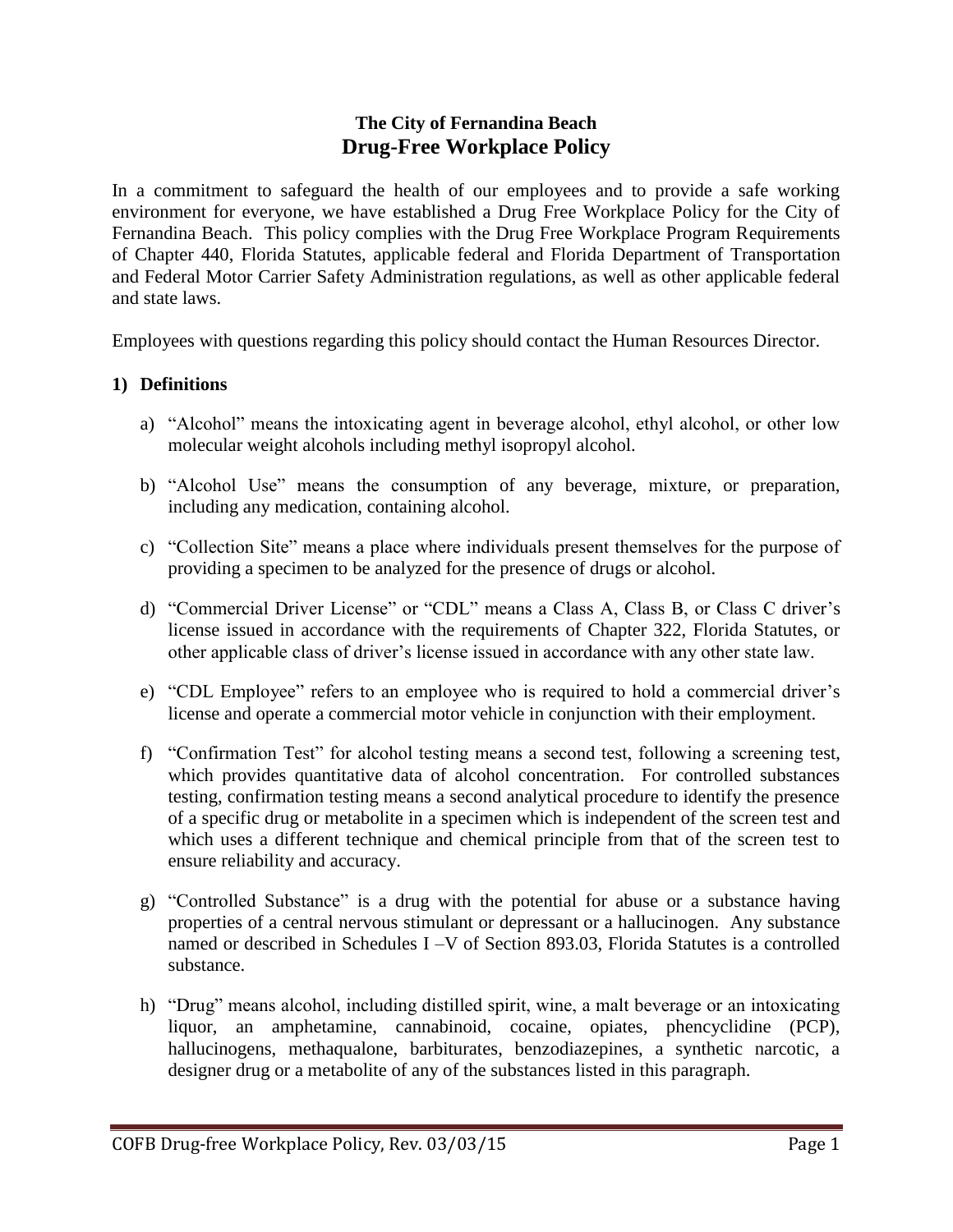- i) "Drug Test" means any chemical, biological, or physical instrumental analysis, administered by a laboratory certified by the United States Department of Health and Human Services or licensed by the Agency for Health Care Administration, for the purpose of determining the presence or absence of a drug or its metabolites.
- j) "Employee" means any person employed by the City of Fernandina Beach.
- k) "Employer" refers to the City of Fernandina Beach.
- l) "Initial Drug Test" means a sensitive, rapid, and reliable procedure to identify negative and presumptive positive specimens, using an immunoassay procedure or an equivalent, or a more accurate scientifically accepted method approved by the United States Food and Drug Administration or the Agency for Health Care Administration as such more accurate technology becomes available in cost-effective form.
- m) "Job applicant" means a person who has applied for a position with the City of Fernandina Beach and has been offered employment conditioned upon successfully passing a drug test; or a person who seeks a transfer to a special risk or safety sensitive position with the City of Fernandina Beach.
- n) "Medical Review Officer" or "MRO" means a licensed physician, employed with or contracted with an employer, who has knowledge of substance abuse disorders, laboratory testing procedures, and chain of custody collection procedures; who verifies positive, confirmed test results; and who has the necessary medical training to interpret and evaluate an employee's positive test result in relation to the employee's medical history or any other relevant biomedical information.
- o) "Nonprescription medication" means a medication that is authorized pursuant to federal or state law for general distribution and use without a prescription in the treatment of human diseases, ailments, or injuries.
- p) "Prescription medication or drug" means any drug or medication legally attainable only by prescription.
- q) "Refusal to Submit" to a test may include, but is not limited to, the following: the failure to appear for any test within a reasonable time, failure to remain at the testing site until the process is complete, failure to provide a sufficient amount of specimen without adequate medical explanation, failure to permit observation or monitoring when required, providing a negative dilute sample without adequate medical explanation to the MRO, failure to undergo a medical examination as directed by the MRO as part of the verification process, having a verified adulterated or substituted test result as reported by the MRO, or failure to cooperate with any part of the testing procedure.
- r) "Safety Sensitive" means a position in which drug impairment constitutes an immediate and direct threat to public health or safety.
- s) "Special Risk" position means a position that is required to be filled by a person who is certified under Chapter 633 or Chapter 943, Florida Statutes.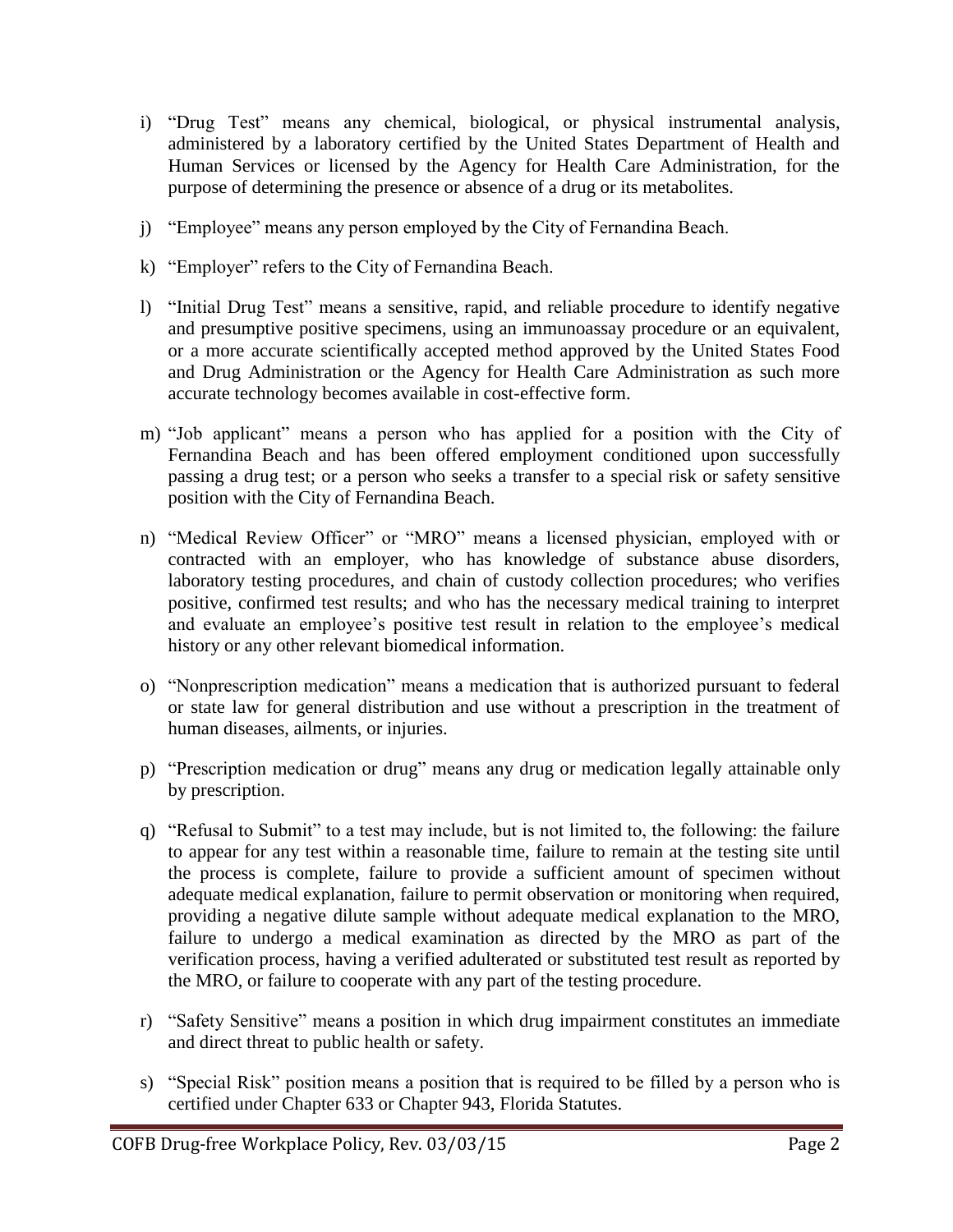t) (t) "Specimen" means a product of the human body capable of revealing the presence of drugs or their metabolites.

# **2) Rules of Conduct**

The City of Fernandina Beach strictly prohibits its employees from possessing or being under the influence of alcohol or drugs, other than the proper use of prescription medications or nonprescription medications while on duty or on the City's premises. The City further prohibits its employees from misusing or possessing, distributing, or using drugs or alcohol while off-duty to the extent that such off-duty conduct impacts the employees' effectiveness or ability to perform their job, or to the extent that such off-duty conduct adversely impacts the interests of the City.

The employment of an employee found to be under the influence of drugs, or possessing, manufacturing, using, distributing, buying, selling, trading, or offering for sale drugs or alcohol will face corrective action, up to and including termination of employment.

If the use of prescription medications or non-prescription medications may adversely affect an employee's work performance, the employee should notify the City. Abuse or misuse of prescription medications or non-prescription medications is prohibited.

No CDL employee shall report for duty or remain in duty requiring the performance of safety sensitive functions when using any controlled substance, except when the use is pursuant to the instructions of a physician who has advised the employee that the substance does not adversely affect the ability to safely operate a commercial motor vehicle. No CDL employee shall report for duty, remain on duty or perform a safety-sensitive function if the employee tests positive for controlled substances.

No CDL employee shall report for duty or remain in duty requiring the performance of safetysensitive functions while having an alcohol concentration of 0.04 or greater. No CDL employee shall use alcohol while performing safety-sensitive functions, or perform safety sensitive functions within four (4) hours after using alcohol. Finally, no CDL employee required to take a post-accident alcohol test as described in this policy shall use alcohol for eight (8) hours following the accident or until he/she undergoes a post-accident alcohol test, whichever occurs first.

# **3) Types of Testing**

# **a) Job Applicant Testing**

All special risk and safety-sensitive job applicants who are extended a conditional offer of employment may be required to submit to a drug test. A job applicant's refusal to submit to a drug test, or a job applicant's positive confirmed drug test, will result in the City's refusal to hire the applicant.

# **b) Routine Fitness for Duty Testing**

Employees will be required to submit to a drug test if the test is conducted as part of a routinely scheduled employee fitness-for-duty medical examination.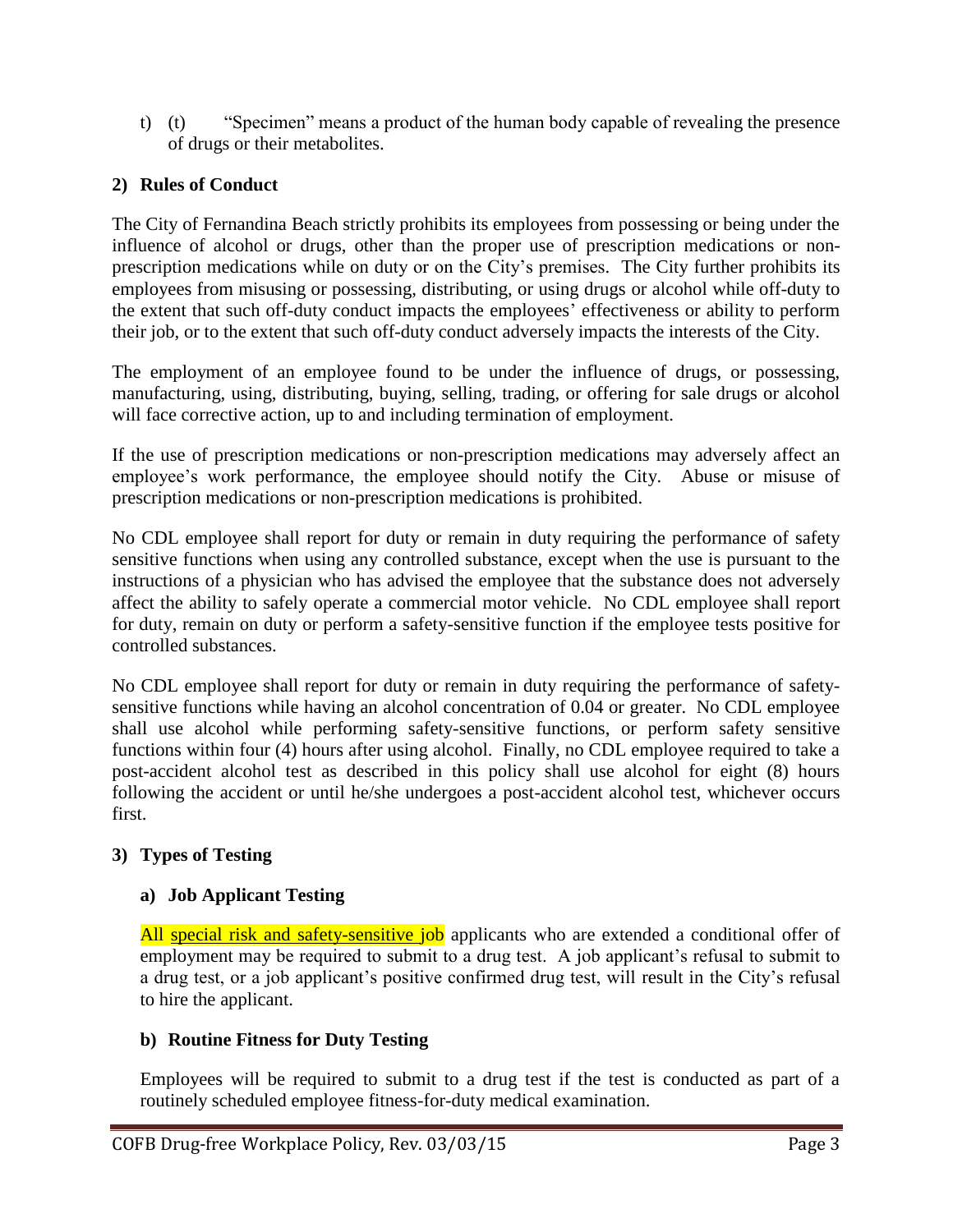#### **c) Reasonable Suspicion Testing**

Employees may be required to submit to a drug test when there is a reasonable suspicion to believe that the employee is using or has used drugs in violation of the City's policy. Reasonable suspicion requires an articulable belief by supervisors based upon reasonable inferences drawn from specific facts. Among other things, reasonable suspicion may be based upon:

- i) Observable phenomena while at work, such as direct observation of drug use or of the physical symptoms or manifestations of being under the influence of a drug; or
- ii) Abnormal conduct or erratic behavior while at work or a significant deterioration in work performance; or
- iii) A report of drug use, provided by a reliable and credible source; or
- iv) Evidence that an individual has tampered with a drug test during his or her employment with the current employer; or
- v) Information that an employee has caused, contributed to or been involved in an accident while at work; or
- vi) Evidence that an employee has used, possessed, sold, solicited, or transferred drugs while working or while on the employer's premises or while operating the employer's vehicle, machinery, or equipment.

Special rules apply with regard to reasonable suspicion testing of CDL employees. The required observations for alcohol and/or controlled substances reasonable suspicion testing shall be made by a supervisor or City official who is trained in such observations as provided for in relevant Department of Transportation regulations. A determination of reasonable suspicion must be based upon specific, contemporaneous, articulable observations concerning the appearance, behavior, speech or body odors of the employee. The observations may include indications of the chronic and withdrawal effects of controlled substances. The person who makes the determination that reasonable suspicion exists to conduct an alcohol test, shall not conduct the alcohol test of the employee. With respect to alcohol testing of employees holding commercial drivers' licenses, the observations required under this section must be made during, just preceding, or just after the period of the work day that the employee is required to be in compliance with this policy. An employee holding a commercial driver's license may be required to undergo reasonable suspicion alcohol testing while the employee is performing safety-sensitive functions, just before the employee is to perform safety-sensitive functions, or just after the employee is to perform safetysensitive functions. The City shall make all reasonable efforts to administer an alcohol test to employees holding a commercial driver's license within two (2) hours following the determination of reasonable suspicion, and in no event will an alcohol test under this section be conducted beyond eight (8) hours of the determination of the reasonable suspicion. If the alcohol test is not administered within two (2) hours of the above determination, a record stating why the alcohol test was not administered within this time frame must be prepared and maintained. With respect to alcohol or controlled substances reasonable suspicion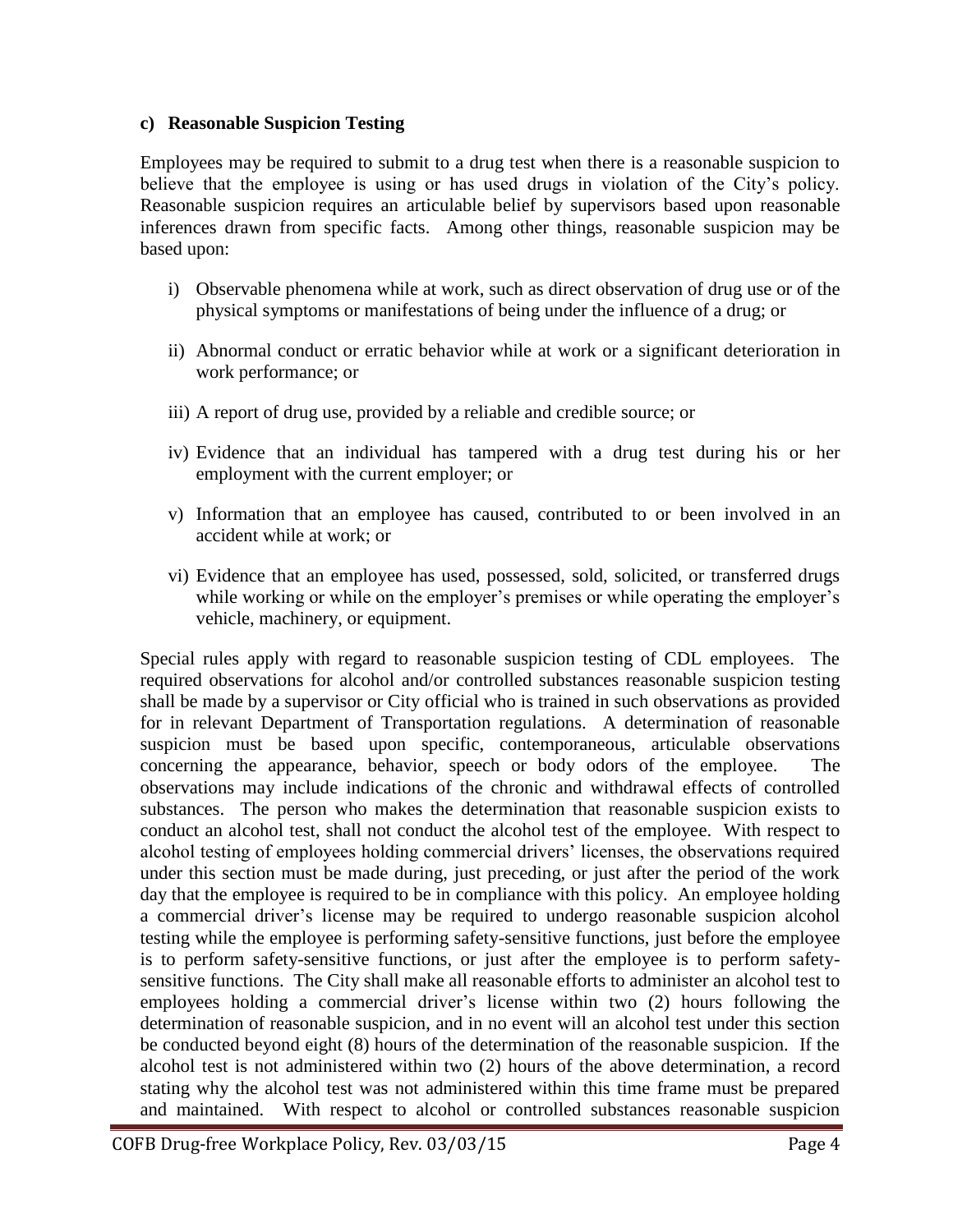testing of commercial driver's license holders, a written record shall be made of the observations leading to the test, signed by the supervisor who made the observations, within twenty-four (24) hours of the observed behavior or before the results of the test are released, whichever is earlier and shall be kept confidential and retained by the City.

# **d) Post-Accident Testing**

The City may require substance abuse testing for **any special risk and safety-sensitive** employee involved in an accident while on duty, whether on or off the City's premises in a City vehicle or while operating City owned or rented equipment in accordance with the City's vehicle use policy.

If a CDL employee has a vehicular accident while operating a commercial vehicle, that employee must be tested for alcohol and controlled substances, as soon as is practicable, if the accident results in the loss of human life, or if the driver receives a citation under state or local law for a moving traffic violation arising from the accident. The City shall make all reasonable efforts to administer an alcohol test to employees holding a commercial driver's license within two (2) hours following the accident, and in no event will an alcohol test under this section be conducted beyond eight (8) hours of the accident. If the alcohol test is not administered within two (2) hours of the above determination, a record stating why the alcohol test was not administered within this time frame must be prepared and maintained. Additionally, in no event will a controlled substances test under this section be administered more than thirty-two (32) hours following an accident. If a controlled substance test is not administered within thirty-two (32) hours following an accident, a record stating why the controlled substance test was not administered within this time frame will be prepared and maintained.

All drivers who are subject to post-accident drug testing shall remain readily available for such testing unless medically unable to do so. However, this shall not be construed to require the delay of necessary medical attention for injured people following an accident or to prohibit the driver from leaving the scene of an accident for the period of time necessary to obtain assistance in responding to the accident, or to obtain necessary emergency medical care.

# **e) Random Testing**

Employees in special risk or safety sensitive positions may be required to submit to random drug tests.

CDL employees will be subject to random testing on at least a quarterly basis according to the annual rates established by the Federal Motor Carrier Safety Administration. Random testing with respect to CDL employees will be administered just prior to, during, or just after the performance of safety sensitive functions. The selection of employees for random testing shall be made by a scientifically valid method, with each CDL employee having an equal chance of being tested each time selections are made. CDL employees notified of their selection under this section must proceed to the test site immediately; however, if the employee is performing a safety sensitive function, other than driving a commercial motor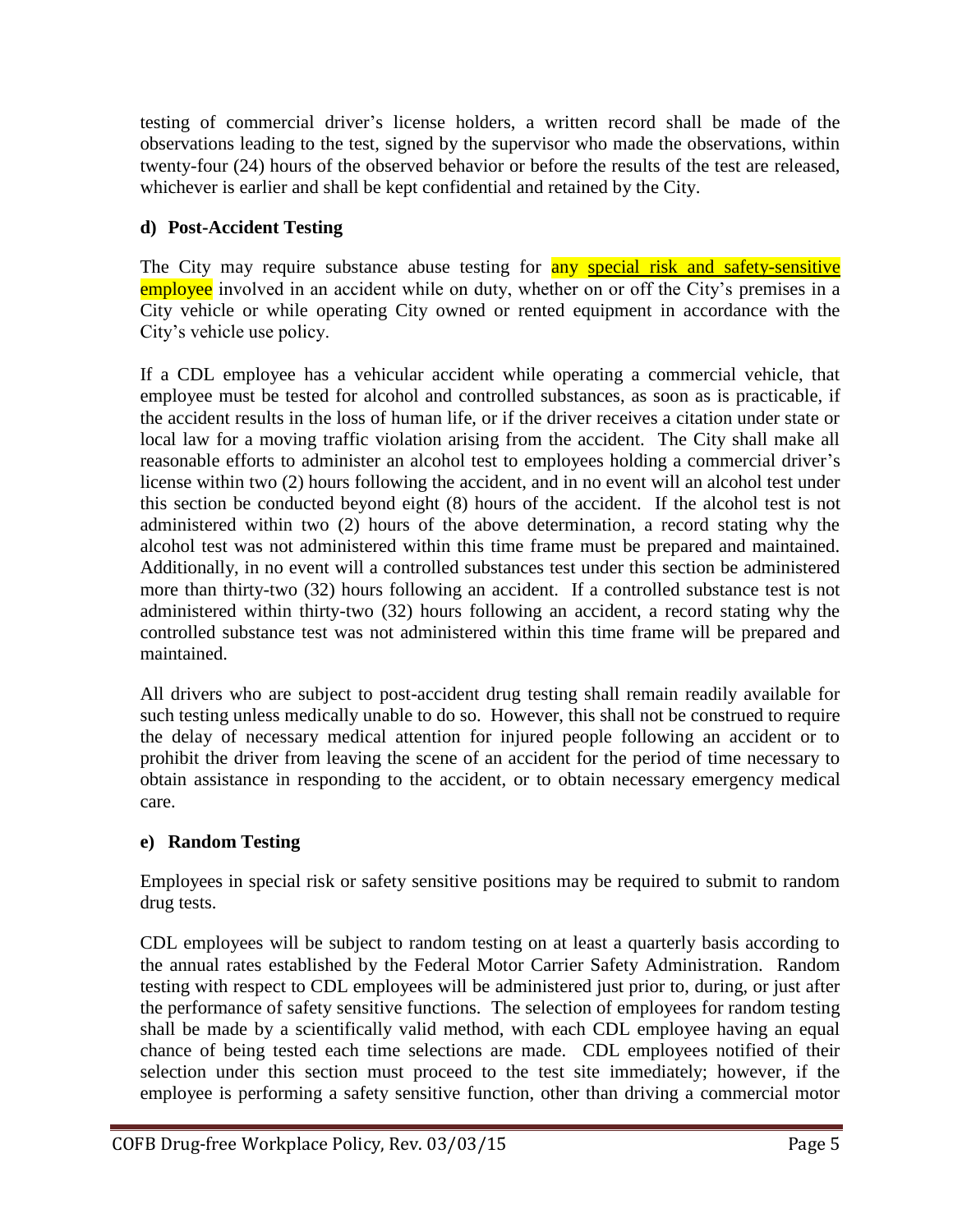vehicle, the employee shall cease to perform the safety sensitive function and proceed to the testing site as soon as possible.

# **f) Return to Duty Testing**

Any covered employee who has engaged in conduct prohibited by this policy, and who has not been terminated from employment, shall, before returning to duty, successfully pass a return to duty drug test. For CDL employees, the results for any return to duty alcohol test must be less than .02 for the employee to resume employment, and the results of a return to duty controlled substance test must be negative in order to resume employment.

# **g) Follow-up Testing**

If the City, in its sole discretion, determines that an employee who has submitted a confirmed positive test result, should not be terminated, the employee may be granted a one-time leave of absence without pay and be required to enroll in and successfully complete a drug and/or alcohol rehabilitation program at his or her own expense, as a condition of returning to work (if a position is available).

If an employee, during the course of his or her employment, receives a mandatory referral to an employee assistance program for drug related problems, or a drug rehabilitation program, upon successful completion of the program, the employee may be required to submit to follow-up drug tests on an unannounced and random basis at least once a year for a two (2) year period after completion of the program.

With respect to CDL employees, upon returning to work (if a position is available), they shall be initially subject to return-to-duty testing as provided below, and shall thereafter be subject to unannounced follow-up testing for alcohol and/or controlled substances as deemed appropriate provided that no less than six (6) follow-up tests must be conducted upon the employee within the first twelve (12) months following the employee's return to duty. Before being allowed to return to work, the employee must be evaluated by a substance abuse professional to determine if the employee has properly adhered to and completed a rehabilitation program. The cost of this evaluation shall be borne by the employee. Followup alcohol testing shall be conducted only when the driver is performing safety-sensitive functions, just before the employee is to perform safety-sensitive functions, or just after the employee has ceased to perform safety-sensitive functions.

Any CDL employee who has engaged in a violation of this policy and who has not been terminated from employment as provided herein, shall, before returning to duties involving safety-sensitive functions, undergo a return-to-duty controlled substance or alcohol test. If the violation of this policy involved alcohol, no CDL employee shall return to duties involving safety-sensitive functions, unless the employee undergoes a return-to-duty alcohol test yielding a result indicating an alcohol concentration of less than 0.02. If the violation of this policy involved controlled substances, no employee shall return to duties involving safety-sensitive functions unless the employee undergoes a return-to-duty controlled substances test yielding a verified negative result for controlled substances use.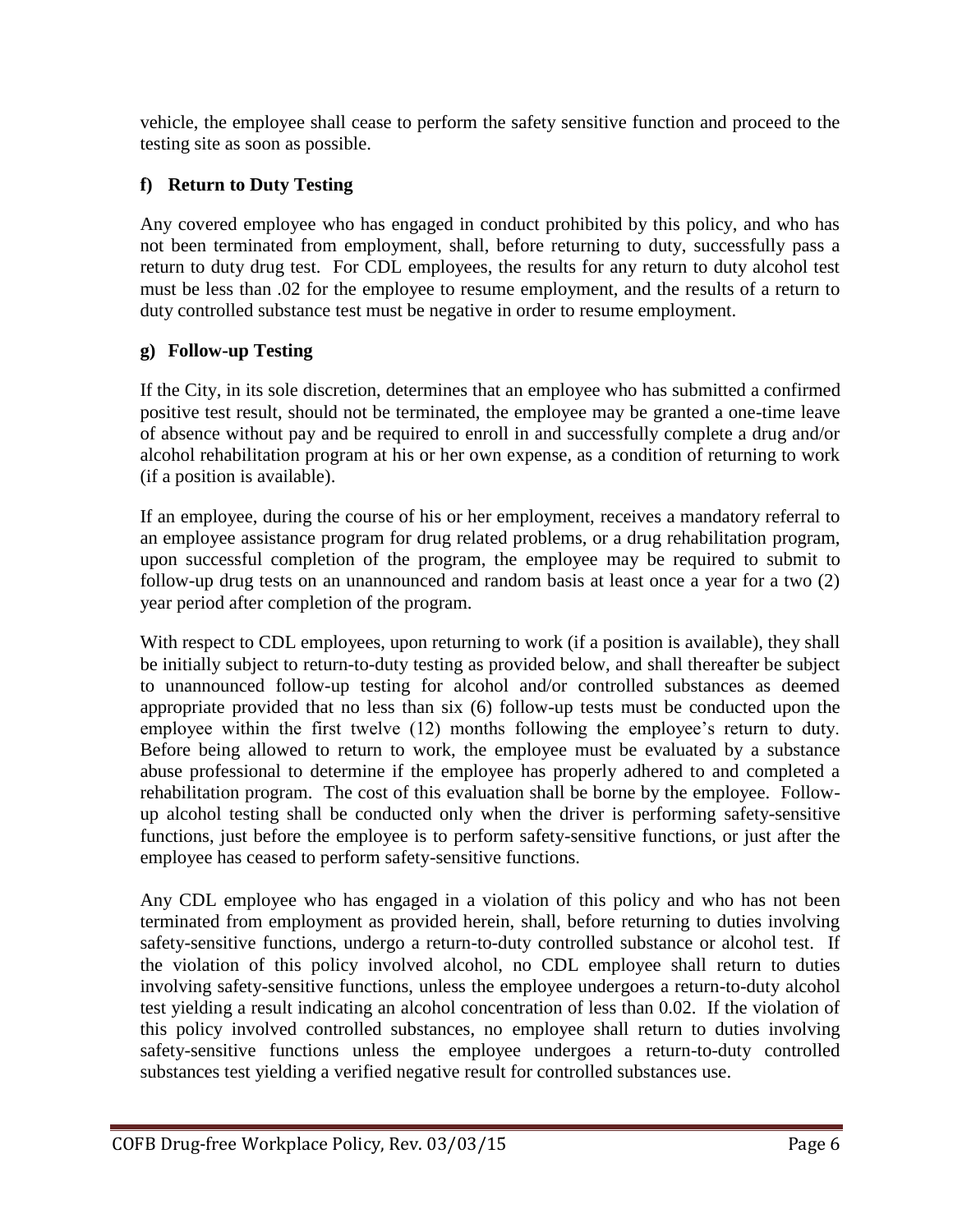The City in no way guarantees that any employee, upon returning from the successful completion of a drug/alcohol rehabilitation program, shall have any employment position provided to him/her, or in the event that an employment position is available, that such position will be the same or equivalent to the position previously held by the employee or that the rate of pay for the position will be equal to that previously received by the employee.

#### **4) Consequences for Violation of Policy**

#### **a) Refusal to Submit to a Drug Test**

Job Applicants who refuse to submit to a drug test will not be employed by the City. If an employee who is injured during the course and scope of his employment refuses to submit to testing under this policy, the employee automatically forfeits any medical and indemnity benefits it would have otherwise been eligible for under Florida's Workers' Compensation Statute. An employee who refuses to submit to a drug test under this policy, will be removed from their safety sensitive duties and may be either discharged or otherwise disciplined. Individuals who refuse to submit to testing will be asked to sign a Refusal to Submit Form.

#### **b) Confirmed Positive Drug Test**

An employee who submits a confirmed positive drug test result will be removed from safety sensitive duties and may be disciplined, up to and including discharge at the sole discretion of the City. If the City, in its sole discretion, does not discharge the employee, the employee will be required to enroll in and complete an approved drug and/or alcohol rehabilitation program as a condition of returning to work. The employee will also be subject to return to duty and follow up testing as set forth in this policy.

An employee who submits an alcohol test result of .04 or higher is considered to have submitted a positive test result. Employees with an alcohol test result of 0.04 or higher must be removed from performing safety-sensitive functions. Employees with an alcohol test result of 0.02-0.039, must temporarily be removed from performing safety-sensitive functions, for a period not less than twenty-four (24) hours and until such time as a return to duty test confirms a level of .000 Employees with an alcohol test result of .002-.019 must be temporarily removed from performing safety sensitive functions, until such time as a return to duty test confirms a level of .000.

#### **5) Drugs to be Tested**

*Only those drugs indicated by an "\*" are tested for in DOT drug testing of CDL employees.*

\*ALCOHOL: (including a distilled spirit, wine, a malt beverage or an intoxicating liquor)

\*AMPHETAMINES: (Obetrol, Biphetamine, Desoxyn, Dexedrine, Didrex, Lonamine, Fastin)

\*CANNABINOID: (Marijuana, THC, Pot)

\*COCAINE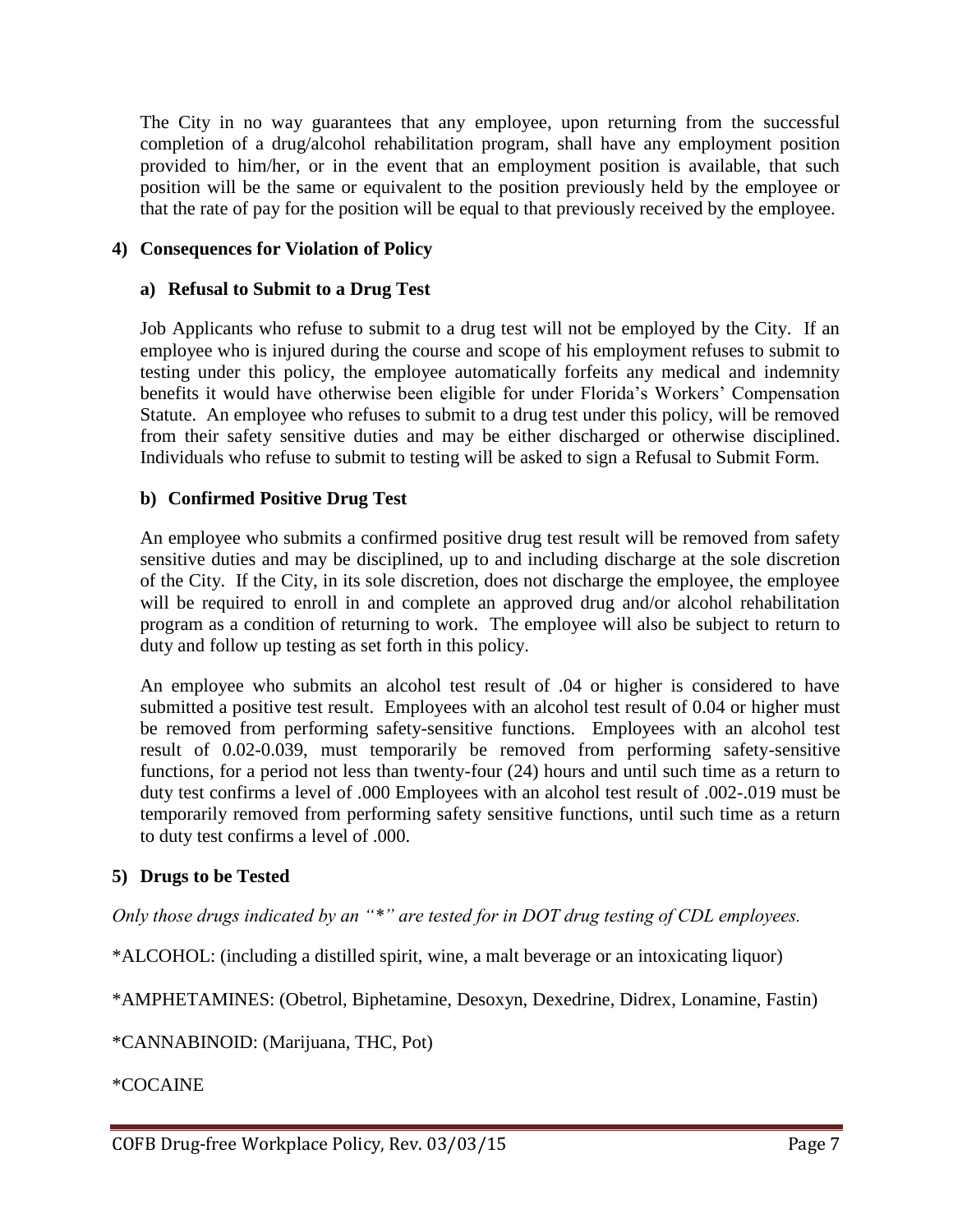#### \*PHENCYCLIDINE (PCP)

#### METHAQUALONE

\*OPIATES: (Paregoric, Parepectolin, Donnegel PG, Morphine, Tylenol with Codeine, Empirin with Codeine, APAP with Codeine, Aspirin with Codeine, Robitussin AC, Guiatuss AC, Novahistine Expectorant, Dilaudid (Hysdromophone), M-S Contin and Roxanol (morphine sulfate), Percodan, Vicodin, Tuss-Organidin, etc.)

BARBITURATES: (Phenobarbitural, Tuinal, Amytal, Nembutal, Seconal, Lotusate, Fiorinal, Fioricet, Esgic, Butisol, Mebaral, Butabarbital, Butabital, Phreninlin, Triad, etc.)

BENZODIAZEPINES: (Ativan, Azene, Clonopin, Dalmane, Diazepam, Librium, Xanax, Serax, Tranxene, Valium, Halcion, Paxipam, Restoril, Centrax)

#### **METHADONE**

PROPOXYPHENE: (Darvocet, Darvon N, Dolene, etc.)

METABOLITE of any of the substances listed above.

#### **6) Common Medications which may Alter or Affect a Drug Test**

The following list includes the most common medications, by brand name or common name, as well as by chemical name, which may alter or affect a drug test:

ALCOHOL: All liquid medications containing ethyl alcohol (ethanol). Please read the label for alcohol content. As an example, Vick's Nyquil is 25% (50 proof) ethyl alcohol, Comtrex is 20% (40 proof), Contact Severe Cold Formula Night Strength is 25% (50 proof) and Listerine is 26.9% (54 proof).

AMPHETAMINES: Obetrol, Biphetamine, Desoxyn, Dexedrine, Diddrex, Lonamine, Fastin.

CANNABINOID: Marijuana, THC, Pot

COCAINE: Cocaine HCI topical solution (Roxanne)

PHENCYCLIDINE: Not legal by prescription.

METHAQUALONE: Not legal by prescription.

OPIATES: Paregoric, Parepectolin, Donnagel PG, Morphine, Tylenol with Codeine, Empirin with Codeine, APAP with Codeine, Aspirin with Codeine, Robitussin AC, Guiatuss AC, Novahistine DH, Novahistine Expectorant, Dilaudid (Hydromorphone), M-S Contin and Roxanol (morphine sulfate), Percodan, Vicodin, Tussi-organidin, etc.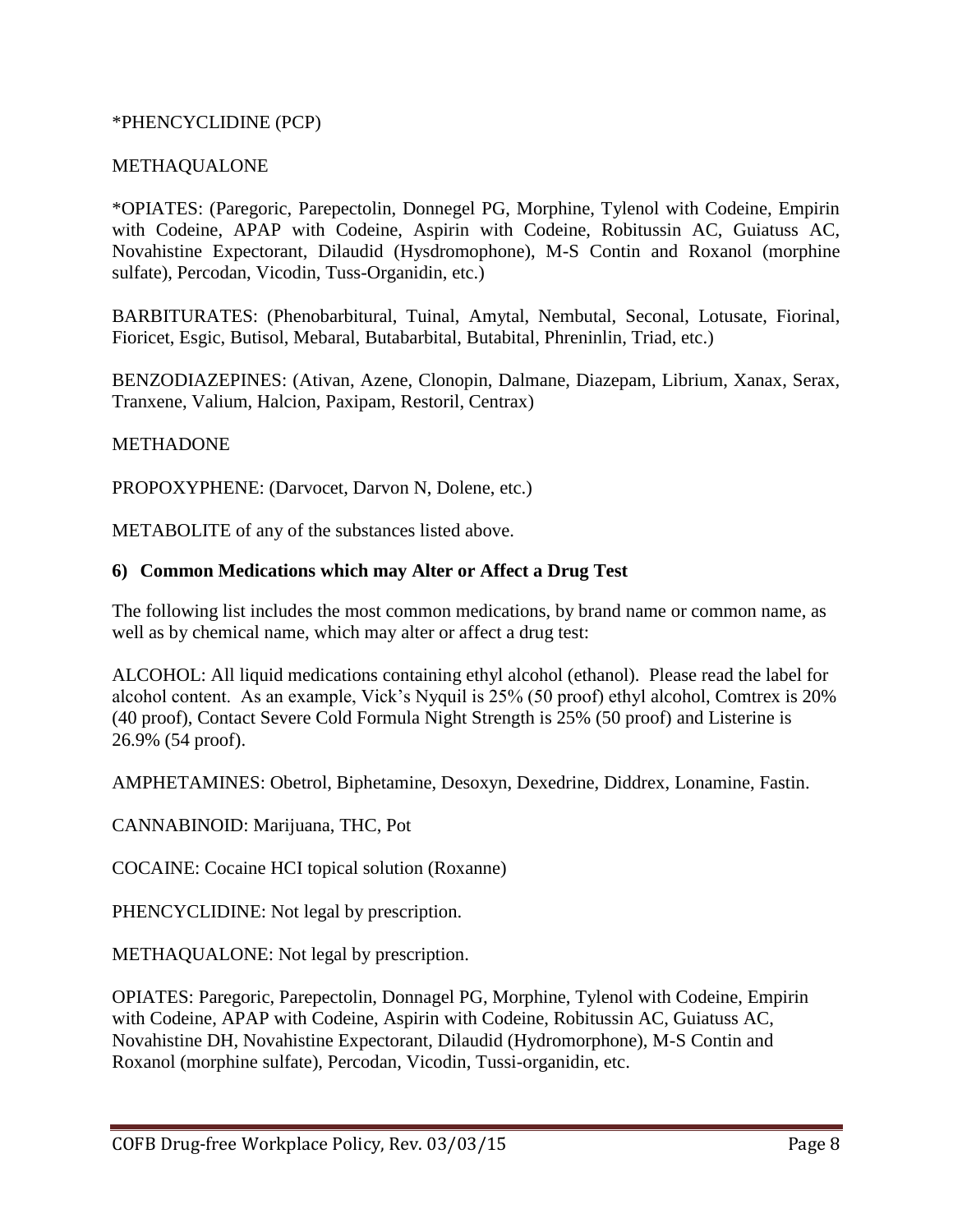BARBITURATES: Phenobarbital, Tuinal, Amytal, Nambutal, Seconal, Lotusate, Fiorinal, Fioricet, Esgic, Butisol, Mebaral, Butabarbital, Butabital, Phrenilin, Triad, etc.

BENZODIAZEPHINES: Ativan, Azene, Clonopin, Dalmane, Diazepam, Librium, Xanax, Serax, Tranxene, Valium, Halcion, Paxipam, Restoril, Centrax

METHADONE: Dolphine.

PROPOXYPHENE: Darvocet, Darvon N, Dolene, etc.

# **7) Specimen Collection and Testing Procedures**

The City is committed to following strict specimen collection and laboratory testing procedures to ensure the quality, integrity and authenticity of the specimen. All testing and collection procedures will be administered in accordance with applicable state and federal laws. Employees and job applicants have a right to consult with the MRO for technical information regarding prescription and nonprescription medications. Further, employees and job applicants will be allowed to confidentially report the use of prescription or nonprescription medications to the MRO on forms provided.

Collection site security and specimen collection are the responsibility of the collection site and its personnel. The City assumes no responsibility for specimen collection or transmittal errors incurred by the collection site, the laboratory, or their respective staffs.

# **8) Challenges to Test Results**

An employee or job applicant may challenge a positive test result through an administrative challenge or resort to an applicable court. When an employee or applicant undertakes a challenge to the results of a test it shall be the employee's or applicant's responsibility to notify the laboratory, and the sample shall be retained by the laboratory until the case is resolved. Applicants and employees are responsible for notifying the laboratory of any administrative or civil actions brought pursuant to Florida's Workers' Compensation Act.

Within five (5) working days after receiving notice of a positive confirmed test result, an employee or job applicant may contest or explain the result to the MRO. If the employee or job applicant's explanation or challenge is unsatisfactory to the MRO, the MRO shall report a positive test result back to the City.

Within five (5) working days after receipt of a positive confirmed test result from the MRO, the City shall inform an employee or job applicant in writing of such positive test result, the consequences of such results, and the options available to the employee or job applicant. Within five (5) working days after receiving notice of a positive confirmed test result, the employee or job applicant may submit information to the City explaining or contesting the test result, and explaining why the result does not constitute a violation of the employer's policy. If the employee or job applicant's explanation or challenge is unsatisfactory, the City will provide the employee or job applicant with a written response, along with the report of the positive result. All such documentation will be kept confidential.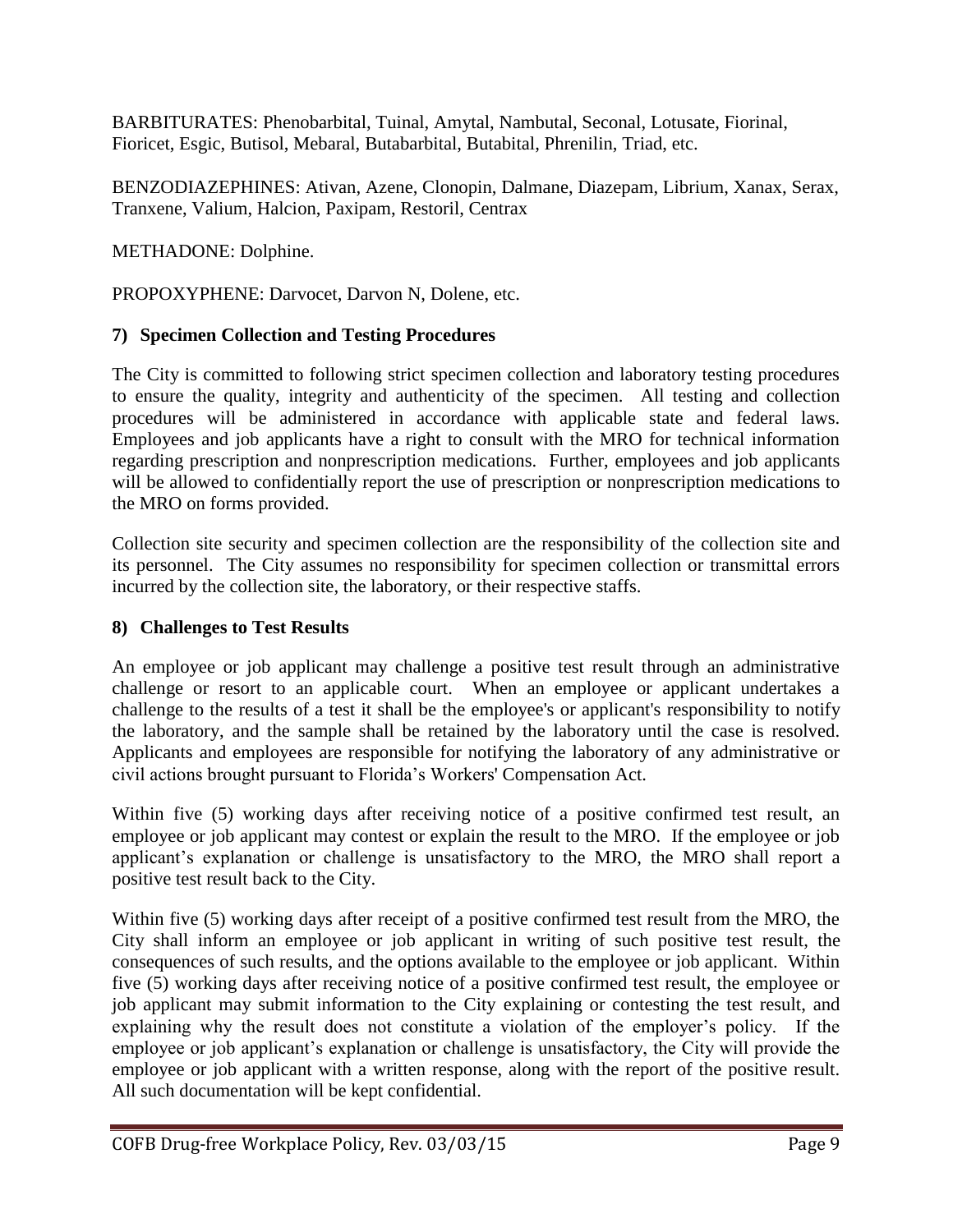If a CDL employee who is tested for drugs under this policy is notified of a confirmed positive drug test results he or she shall have seventy-two (72) hours in which to request a split specimen test. If the employee makes a timely request, the MRO shall, in writing, direct the laboratory to provide the split specimen to another certified laboratory for analysis. The cost of this additional laboratory analysis will be borne by the employee. If the analysis of the split specimen fails to reconfirm the presence of the drugs or drug metabolites found in the primary specimen, the MRO shall cancel the test and report the cancellation and the reasons for it to the City and to the employee. If the analysis of the split specimen is reconfirmed by the second laboratory for the presence of the drug(s) or drug metabolites, the MRO shall notify the City and the employee of the results of the test. If an employee does not contact the MRO within seventy-two (72) hours, as provided above, the employee may present to the MRO information documenting that serious illness, injury, inability to contact the MRO, lack of actual notice of the verified positive test, or other circumstances unavoidably prevented the employee from timely contacting the MRO. If the MRO concludes that there is a legitimate explanation for the employee's failure to contact the MRO within seventy-two (72) hours, the MRO shall direct that the reanalysis of the primary specimen or analysis of the split specimen, as applicable, be performed. When the City uses the split sample method of collection, the employee may not request a reanalysis of the primary specimen.

Employees covered by the collective bargaining agreements between the City and the United Brotherhood of Carpenters and Joiners, Local 2120, International Association of Firefighters, Local 2836, or Coastal Florida Police Benevolent Association are covered by this policy and should consult the collective bargaining agreement for provisions related to and/or different from this policy.

# **9) Confidentiality/Employee Safeguards**

All information, interviews, reports, statements, memoranda, and drug test results, written or otherwise, received or produced will be treated in a confidential manner unless otherwise required by law.

#### **10) Right to Search**

The City has the right to search lockers, handbags, lunch boxes, work spaces, vehicles or other containers on City premises in the furtherance of this policy and as permitted by applicable law. Failure to cooperate with such a search is grounds for discipline, up to and including discharge.

#### **11) Commitment to Educating the Workforce Regarding Substance Abuse**

The City believes that education and understanding can be powerful weapons in the fight against drugs. The following list contains a sampling of the names, addresses and telephone numbers of employee assistance programs and local drug rehabilitation programs available near our community:

Horizon Health Employee Assistance Program (EAP) Phone: (800) 955-6422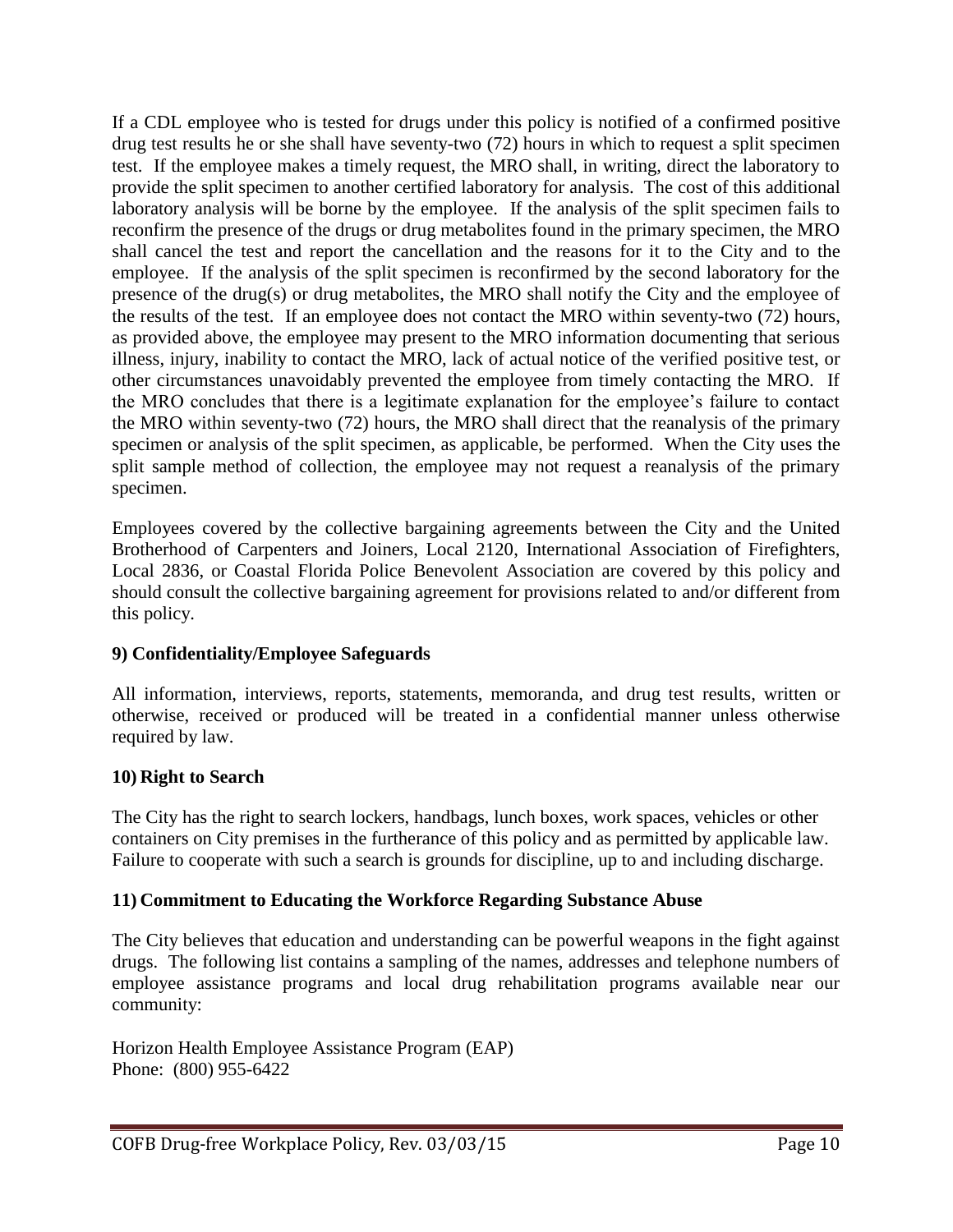Sutton Place Behavioral Health (904) 225-8280 463142 State Road 200 Yulee, FL 32097

Or